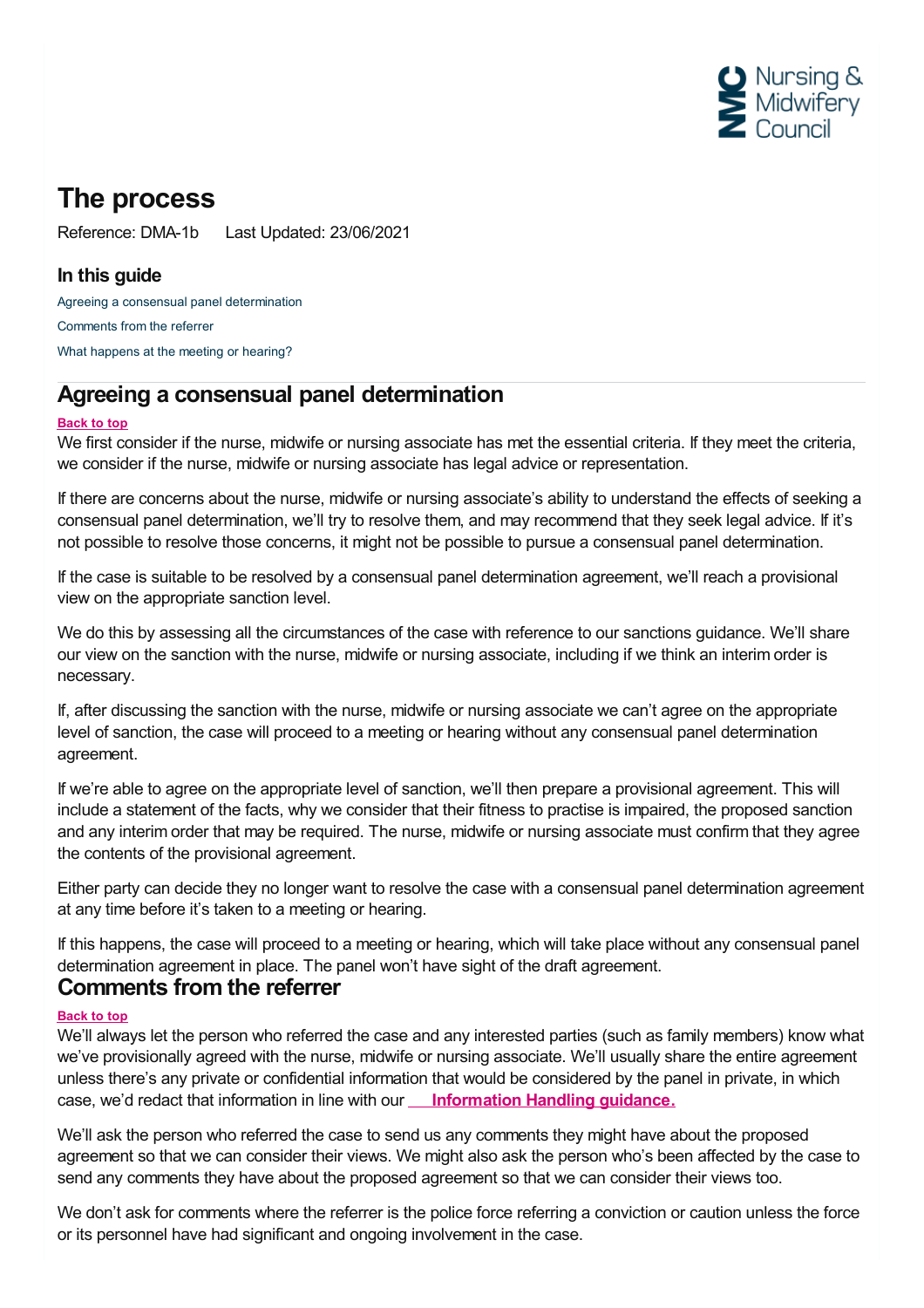We will always carefully consider any comments provided by a referrer. This can sometimes lead us to reconsider our view of the case. If that happens, we'll try to reach a new agreement with the nurse, midwife or nursing associate. If we can't reach a new agreement, the case will go to a meeting or hearing without any consensual panel determination agreement.

If we can reach an agreement, then the case, including the revised proposed agreement, will be considered by the panel. This will usually be at a meeting but can be at a hearing if the nurse, midwife or nursing associate asks for a hearing.

At the meeting or hearing, we'll usually provide the panel with any comments from the referrer so the panel can take those comments into account in reaching its decision.

If there are comments from the referrer we don't think are fair or relevant for the panel to see, we may not provide them to the panel. For example, if the referrer makes new allegations that weren't part of the allegations referred by the case examiners, we wouldn't share that information with the panel. Instead, we'd consider treating the new allegations as a new referral.

We'll let the referrer know if we don't think we can share some or all of their comments with the panel, and we'll explain why.

If we're sharing the referrer's comments with the panel, we'll always share them with the nurse, midwife, or nursing associate first so they can raise any concerns or objections.

If a referrer insists that their comments aren't shared with the nurse, midwife or nursing associate, we won't be able to share those comments with the panel or the nurse, midwife or nursing associate. **What happens at the meeting or hearing?**

### <span id="page-1-0"></span>**Back to top**

The provisional agreement will usually be considered by a panel at a meeting, but can be considered at a hearing if the nurse, midwife or nursing associate asks for one.

At a meeting, the nurse, midwife or nursing associate won't be in attendance, and there won't be a case presenter.

Where a panel considers the agreement at a hearing, then they'll be able to attend, and our case presenter will be in attendance.

At the meeting (or hearing), the panel will be provided with the consensual panel determination agreement and should consider the agreement in the round.

When the panel considers the agreed statement of facts, it will need to be satisfied that it has a clear picture of the factual background. The panel might request more information if it thinks our agreed statement of facts hasn't made clear, or covered sufficiently, the substance and details of what went wrong.<sup>1</sup>

The panel should exercise its own independent judgement to decide whether the nurse, midwife or nursing associate's fitness to practise is impaired (including the reason for impairment, for example, whether their behaviour amounted to misconduct), what sanction, if any, to impose using our **[sanctions](https://www.nmc.org.uk/ftp-library/sanctions/decision-making-factors/) guidance**, and whether it's necessary to impose an interim order. The panel isn't bound by the agreement, but it must consider the agreement carefully when reaching its decision.

We'll only put forward a provisional agreement for consideration where we consider that it sets out a reasonable, proportionate and fair outcome.

The panel can decide to:

- accept the provisional agreement, or
- reject the provisional agreement.

## **Accepting the provisional agreement**

If the panel accepts the provisional agreement, it should make a finding that:

the facts are found proved by admission, (or at a hearing, announce that the allegation is proved by admission) and,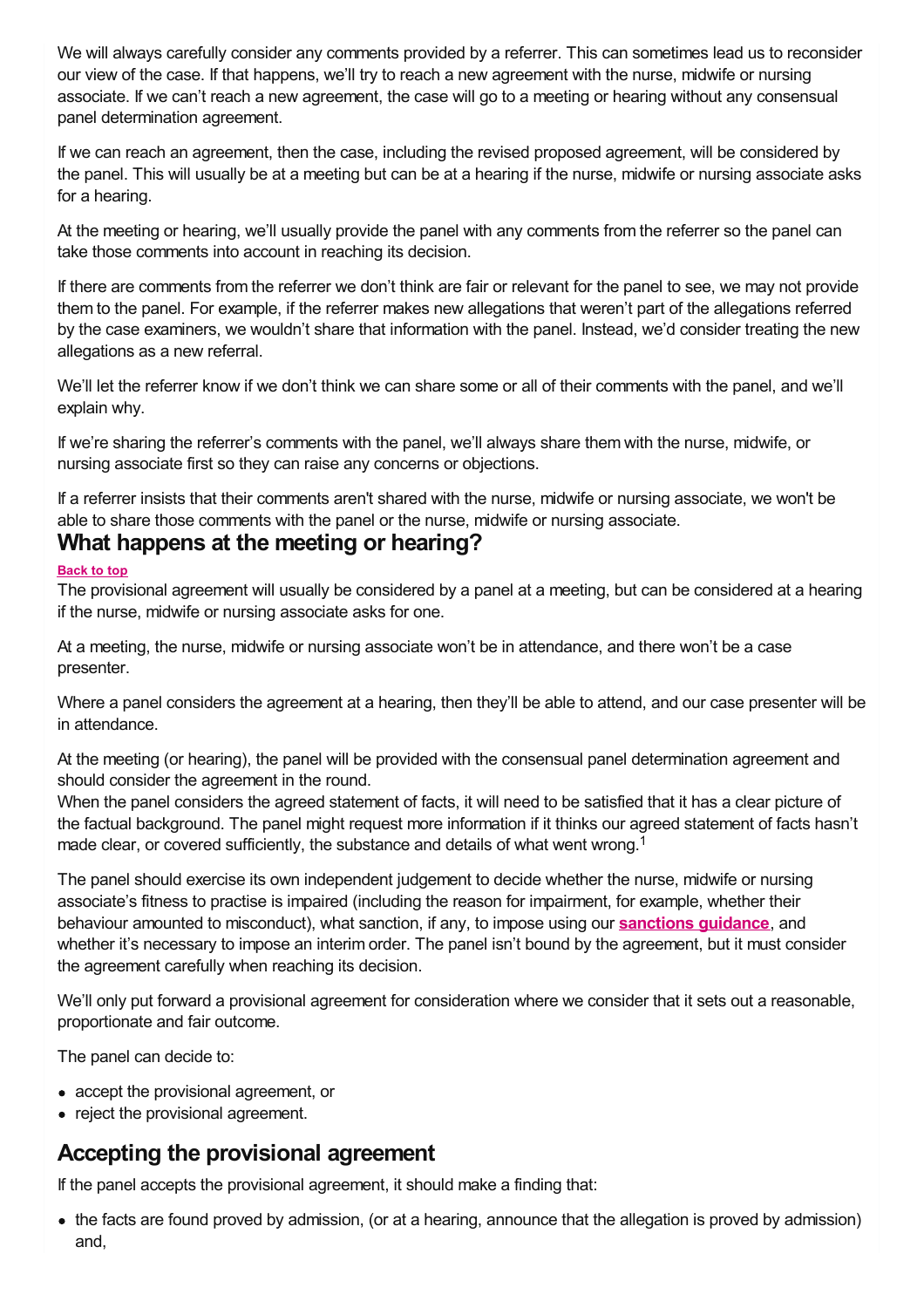the nurse, midwife or nursing associate's fitness to practise is impaired by reason of the relevant ground of impairment,

The panel should also impose the sanction and any interim order as set out in the provisional agreement

## **Rejecting the provisional agreement**

The panel may make a different decision about whether the nurse, midwife or nursing associate is impaired, what sanction to impose, and what interim order to impose. However, the provisional agreement should always form the starting point for the panel's decision-making. Where the panel reaches a different conclusion, it must provide clear reasons for doing so.

What happens if the panel disagrees with the conclusions set out in the provisional agreement will depend on the nature of the disagreement and if the matter is being considered at a meeting or a hearing.

Based on the admitted facts, if the panel decides that the nurse, midwife or nursing associate's fitness to practise isn't impaired, it should make that finding and close the case. The panel is free to decide to impose a less restrictive sanction than proposed in the provisional agreement. They can do this without any adjournment being necessary (this applies to both meetings and hearings).

Suppose the panel is considering the matter at a meeting and wishes to impose a more restrictive sanction than the one proposed in the provisional agreement. It should adjourn the matter to be considered by another panel at a hearing. The nurse, midwife or nursing associate should then be advised of the reasons given by the first panel about why they consider a more restrictive sanction might be required.

When the second panel considers the matter following an adjournment at a meeting, the nurse, midwife or nursing associate will have the opportunity to make any further submissions in writing or in person. The second panel must consider the terms of the provisional agreement afresh and shouldn't be informed by any views expressed by the first panel. The panel should consider any further views expressed by us, the nurse, midwife or nursing associate and/or their representative.

If the panel is considering the matter at a hearing and wants to impose a sanction that is more restrictive than the one proposed in the provisional agreement, it must:

- first indicate that it is considering a more restrictive sanction, and
- give both our case presenter and the nurse, midwife, nursing associate and/or their representative the opportunity to comment.

If the nurse, midwife, nursing associate or their representative agrees to the more restrictive sanction, the panel can continue to impose the sanction. The CPD will count as being rejected, and the matter adjourned to a full hearing if the nurse, midwife, nursing associate, or representative don't agree to a more restrictive sanction. This includes if they aren't in attendance and can't be contacted to ask for their consent.

We would encourage the nurse, midwife or nursing associate or their representative to attend any CPD hearing. If they don't attend the hearing, they should be contactable by phone or video link to address anything that may arise on the day of the hearing. These arrangements should be made ahead of the hearing.

## **The panel's reasoning**

The panel should provide clear reasoning for its decisions on why the nurse, midwife or nursing associate is impaired (including the reason for impairment, for example, why their behaviour amounted to misconduct), the appropriate sanction, and whether an interim order is necessary. This should include how the outcome protects the public and satisfies any public interest.

The panel may adopt the agreement's reasoning, and should explain which parts of the agreement it accepts and why. If it disagrees with any part of the agreement, the panel should explain which parts it disagrees with and identify clear reasoning and justification for doing so.

If the panel has had sight of comments from the referrer, then it should explain in its reasoning how the panel has considered these comments as part of its decision making process.

The panel should include the full consensual panel determination agreement in its decision document, even in cases when it disagrees with the conclusions reached. As that agreement reflects what's been agreed between